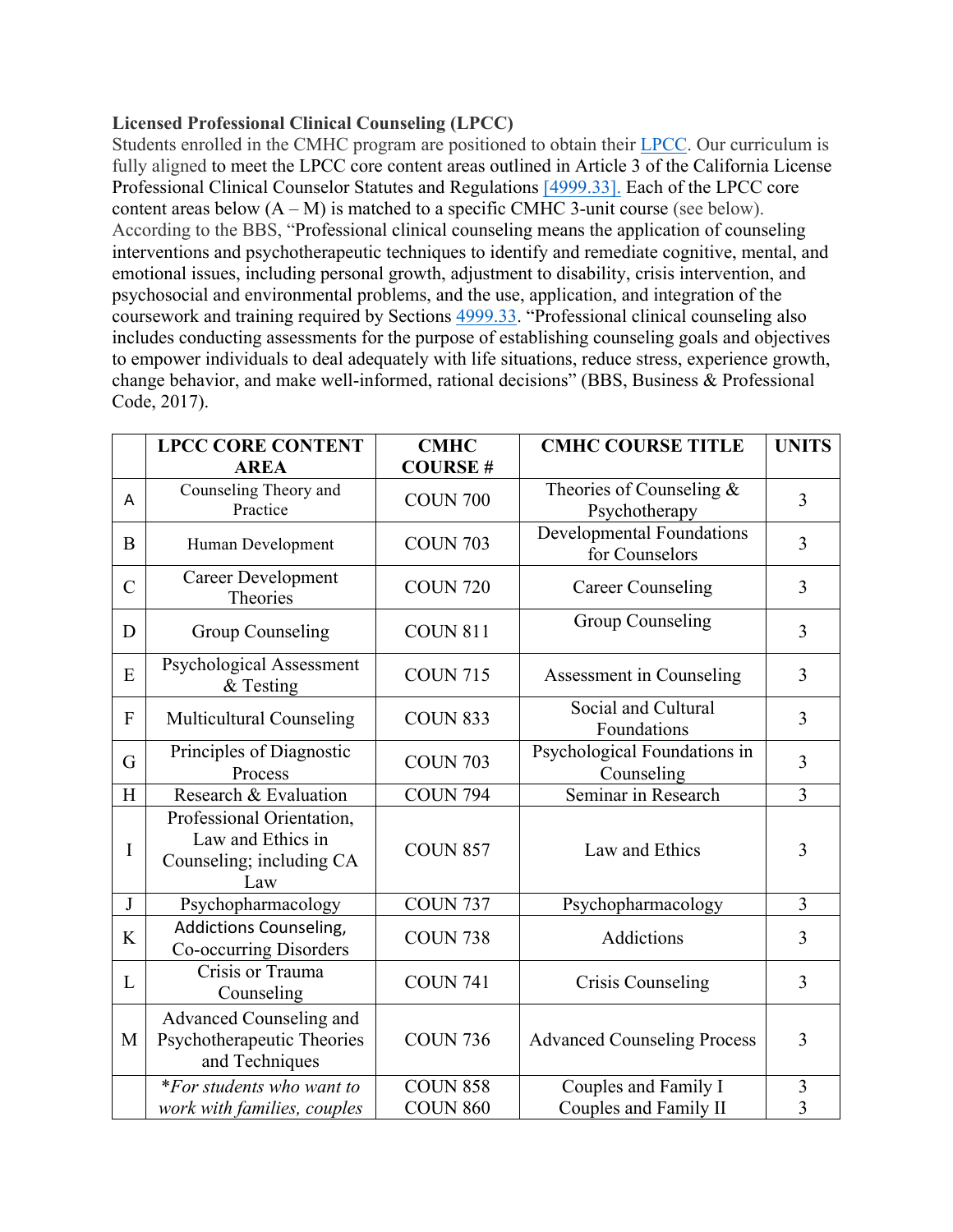| and children and supervise  |  |  |
|-----------------------------|--|--|
| MFTs/LPCCs who work         |  |  |
| with families, couples $\&$ |  |  |
| $children*$                 |  |  |

**ADVANCED COURSEWORK** – In addition to the courses above, CMHC students must take 15 semester units of advanced coursework listed below.

| <b>COURSE#</b>  | <b>COURSE NAME</b>                                      | <b>UNITS</b> |
|-----------------|---------------------------------------------------------|--------------|
| <b>COUN 704</b> | Biopsychosocial Aspects of Health, Behavioral Health,   |              |
|                 | Aging $&$ Disability                                    |              |
| <b>COUN 870</b> | Professional Issues, Clinical Case Management & Systems |              |
|                 | of Care                                                 |              |
| <b>COUN 890</b> | Integrative Counseling and Internship                   |              |
| <b>COUN 891</b> | Case Studies and Internship                             |              |
| <b>COUN 892</b> | <b>Culminating Experience</b>                           | 3            |
|                 | <b>Total Units</b>                                      | 15           |

**PRACTICUM/INTERNSHIP** – CMHC students take 15 units of supervised practicum and internship in a clinical setting that provides a range of clinical counseling experience as identified in the LPCC Section  $4999.33(c)(2)(3)(A-K)$ : (A) Applied psychotherapeutic techniques; (B) assessment; (C) diagnosis; (D) prognosis; (E) treatment; (F) issues of development, adjustment, and maladjustment; (G) health and wellness promotion; (H) professional writing including documentation of services, treatment plans, and progress notes; (I) how to find and use resources; (J) other recognized counseling interventions; and (K) achieve a minimum of 280 hours of face-to-face supervised clinical experience counseling individuals, families, or groups. CMHC specialization students must complete 600 of their 840 total fieldwork hours in a setting that meets CMHC/LPCC field work requirements, of which 280 must be direct contact hours. Students must also be supervised by a LPCC, MFT, Licensed Social Worker, Licensed Psychologist, or Licensed Physician Board Certified in Psychiatry. CMHC students must use the CMHC log to track their hours, roles and functions. Practicum/internship courses listed below.

| <b>COURSE#</b>      | <b>COURSE NAME</b>                                | <b>UNITS</b> |
|---------------------|---------------------------------------------------|--------------|
| <b>COUN 705/706</b> | Counseling Practicum and Basic Counseling Process |              |
| <b>COUN 736</b>     | Advanced Counseling Process & Internship          |              |
| <b>COUN 890</b>     | Integrative Counseling and Internship             |              |
| <b>COUN 891</b>     | Case Studies and Internship                       |              |
|                     | <b>Total Units</b>                                |              |

The CMHC program offers instruction in each of the following LPCC areas: (There are no specific unit requirements for this content.)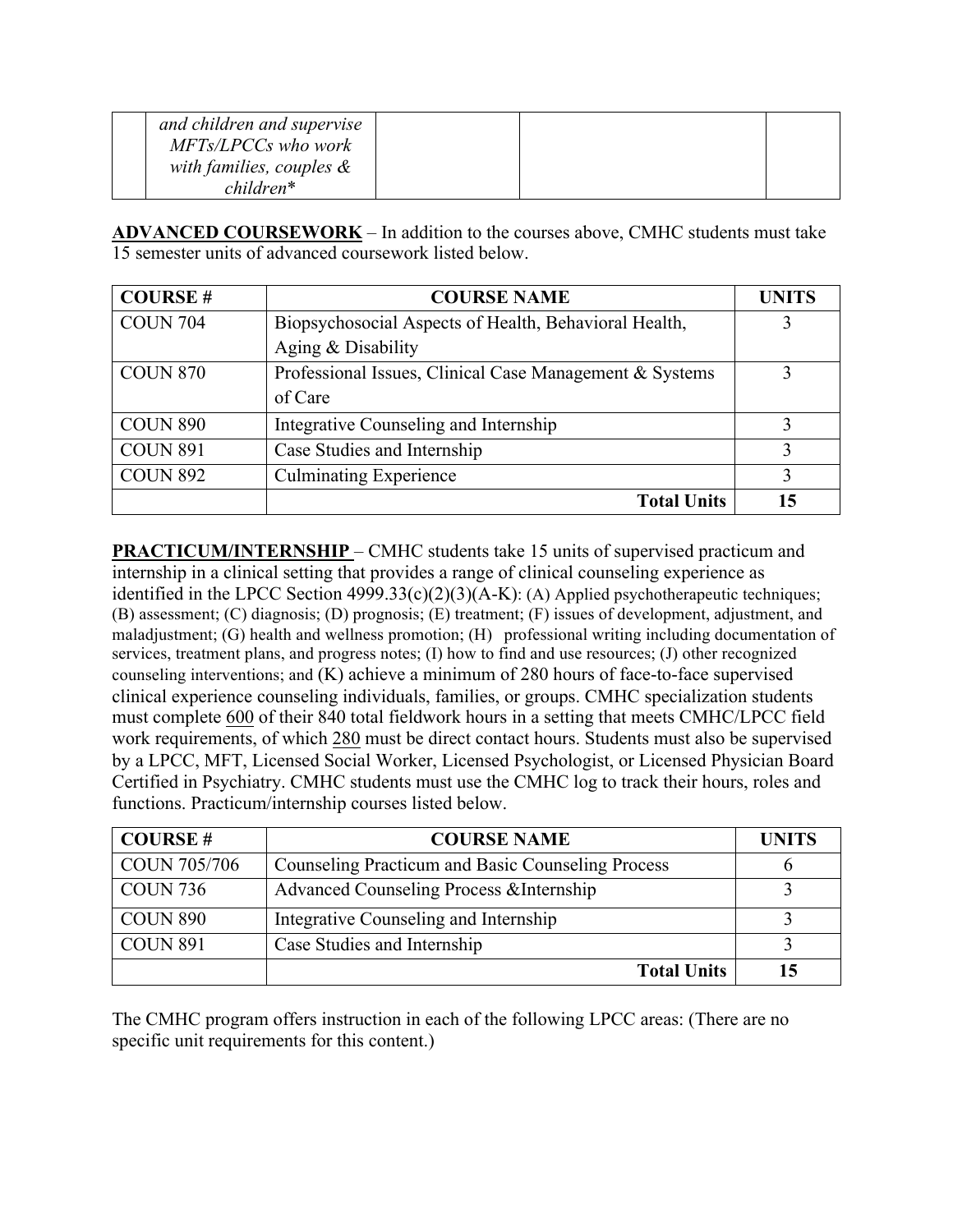| <b>Additional Required</b>    | Course #        | Course name                                                   |  |  |
|-------------------------------|-----------------|---------------------------------------------------------------|--|--|
| Content                       |                 |                                                               |  |  |
|                               | <b>COUN 704</b> | Biopsychosocial Aspects of Health, Behavioral Health, Aging & |  |  |
|                               |                 | Disability                                                    |  |  |
| Socio Economic Status         | <b>COUN 736</b> | <b>Advanced Counseling Process</b>                            |  |  |
| Impact                        | <b>COUN 833</b> | Social and Cultural Foundations                               |  |  |
|                               | <b>COUN 890</b> | Integrative Counseling & Internship                           |  |  |
|                               | <b>COUN 891</b> | Case Studies & Internship                                     |  |  |
|                               | <b>COUN 704</b> | Biopsychosocial Aspects of Health, Behavioral Health, Aging & |  |  |
|                               |                 | Disability                                                    |  |  |
| <b>Cultural Competency</b>    | <b>COUN 736</b> | <b>Advanced Counseling Process</b>                            |  |  |
| (California specific)         | <b>COUN 833</b> | Social and Cultural Foundations                               |  |  |
|                               | <b>COUN 890</b> | Integrative Counseling & Internship                           |  |  |
|                               | <b>COUN 891</b> | Case Studies & Internship                                     |  |  |
|                               | <b>COUN 736</b> | <b>Advanced Counseling Process</b>                            |  |  |
| Spousal or Partner Abuse      | <b>COUN 741</b> | Crisis Counseling                                             |  |  |
| Intervention and Dynamics     | <b>COUN 857</b> | Law and Ethics in Counseling                                  |  |  |
|                               | <b>COUN 890</b> | Integrative Counseling & Internship                           |  |  |
|                               | <b>COUN 891</b> | Case Studies & Internship                                     |  |  |
|                               | <b>COUN 715</b> | Assessment in Counseling (7 hours)                            |  |  |
| Child Abuse Assessment &      | <b>COUN 736</b> | <b>Advanced Counseling Process</b>                            |  |  |
| Reporting (7 clock hours)     | <b>COUN 741</b> | Crisis Counseling                                             |  |  |
| (BPC Section                  | <b>COUN 857</b> | Law and Ethics in Counseling                                  |  |  |
| 4999.33(c)(2)(3)(d)(9))       | <b>COUN 890</b> | Integrative Counseling & Internship                           |  |  |
|                               | <b>COUN 891</b> | Case Studies & Internship                                     |  |  |
| Issues of aging and long term | <b>COUN 702</b> | Developmental Foundations of Counseling                       |  |  |
| care; including elder abuse   | <b>COUN 704</b> | Biopsychosocial Aspects of Health, Behavioral Health, Aging & |  |  |
| and neglect                   |                 | Disability                                                    |  |  |
|                               | <b>COUN 741</b> | Crisis Counseling                                             |  |  |
|                               | <b>COUN 702</b> | Developmental Foundations in Counseling                       |  |  |
|                               | <b>COUN 704</b> | Biopsychosocial Aspects of Health, Behavioral Health, Aging & |  |  |
| Human Sexuality               |                 | Disability                                                    |  |  |
|                               | <b>COUN 890</b> | Integrative Counseling & Internship                           |  |  |
|                               | <b>COUN 891</b> | Case Studies & Internship                                     |  |  |
| Mental Health Recovery-       | <b>COUN 703</b> | Psychological Foundations of Counseling                       |  |  |
| Oriented Care, Resiliency,    | <b>COUN 704</b> | Biopsychosocial Aspects of Health, Behavioral Health, Aging & |  |  |
| Case Management and           |                 | Disability                                                    |  |  |
| Systems of Care. (45 clock    | <b>COUN 738</b> | Addictions                                                    |  |  |
| hours)                        | <b>COUN 870</b> | Professional Issues, Clinical Case Management & Systems of    |  |  |
| <b>BPC</b> Section            |                 | Care                                                          |  |  |
| 4999.33(c)(2)(3)(e)(1))       |                 |                                                               |  |  |
| Students have opportunity to  | <b>COUN 703</b> | Psychological Foundations of Counseling                       |  |  |
| meet with consumers of        | <b>COUN 704</b> | Biopsychosocial Aspects of Health, Behavioral Health, Aging & |  |  |
| mental health services and    |                 | Disability                                                    |  |  |
| their families                | <b>COUN 870</b> | Professional Issues, Clinical Case Management & Systems of    |  |  |
|                               |                 | Care                                                          |  |  |

## **Additional Licensed Professional Clinical Counselor (LPCC) Information:**

1. For students who want to become a California Licensed Professional Clinical Counselor (LPCC), you must be in the CMHC program (specialization or emphasis). If a student is not in the CMHC program as either a specialization or emphasis at the start of their program, the student will need to apply for an emphasis in CMHC using the, "Application for Addition or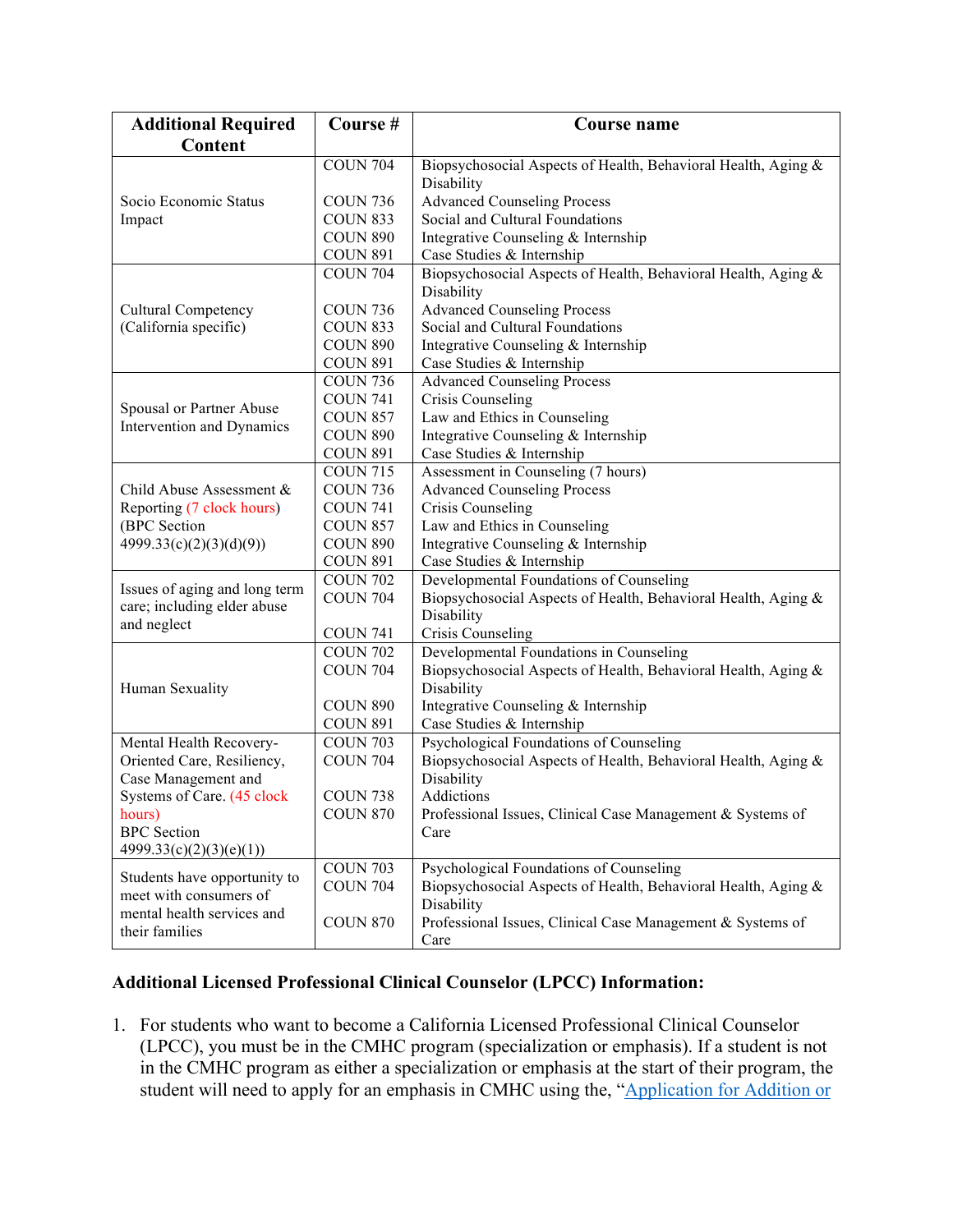Deletion of Emphasis" form located on the Department of Counseling Website under Current Students. The application must be submitted in October or February of the academic year. Students are not automatically accepted into the CMHC emphasis. The CMHC faculty will contact you to request a meeting and/or additional information. A final decision will be made within a month of the form submission.

2. CMHC emphasis students are required to complete the following courses in addition to those courses required by their specialization curriculum.

| Specialization | <b>Emphasis</b> | Course# | <b>Course Title</b>                                                         |
|----------------|-----------------|---------|-----------------------------------------------------------------------------|
| Career         | <b>CMHC</b>     | 704     | Biopsychosocial Aspects of Health, Behavioral<br>Health, Aging & Disability |
|                |                 | 737     | Psychopharmacology                                                          |
|                |                 | 870     | Professional Issues, Clinical Case Management<br>& Systems of Care          |
| College        | <b>CMHC</b>     | 704     | Biopsychosocial Aspects of Health, Behavioral<br>Health, Aging & Disability |
|                |                 | 737     | Psychopharmacology                                                          |
|                |                 | 870     | Professional Issues, Clinical Case Management<br>& Systems of Care          |
| Gerontological | <b>CMHC</b>     | 704     | Biopsychosocial Aspects of Health, Behavioral<br>Health, Aging & Disability |
|                |                 | 737     | Psychopharmacology                                                          |
|                |                 | 870     | Professional Issues, Clinical Case Management<br>& Systems of Care          |
| <b>MFT</b>     | <b>CMHC</b>     | 704     | Biopsychosocial Aspects of Health, Behavioral<br>Health, Aging & Disability |
|                |                 | 737     | Psychopharmacology                                                          |
|                |                 | 741     | Crisis Counseling                                                           |
|                |                 | 870     | Professional Issues, Clinical Case Management<br>& Systems of Care          |
| School         | <b>CMHC</b>     | 704     | Biopsychosocial Aspects of Health, Behavioral<br>Health, Aging & Disability |
|                |                 | 737     | Psychopharmacology                                                          |
|                |                 | $*738$  | *Addictions (if was not taken as elective)                                  |
|                |                 | 870     | Professional Issues, Clinical Case Management<br>& Systems of Care          |

3. For CMHC specialization or emphasis students who want to work with couples, families and children or supervise LPCCs/MFTs working with couples, families or children, you must take two additional courses focused on marriage, family and children (COUN 858 and COUN 860). In addition, you must also accrue 500 post-graduate hours of supervised experience working with couples, families or children and six hours of CEUs in marriage, family and children in each renewal cycle. LPCC's must obtain written confirmation from BBS of meeting the requirements to treat couples, families or children and supervise LPCCs/MFTs *who are working with couples, families and children.* BBS requires LPCC's to provide clients and supervisees prior to commencing treatment/supervision (California Business & Professions Code 4999.20(a)(3), 4980.03(g)). Upon receipt of this verification, there is no restriction for LPCCs to assess and treat children.